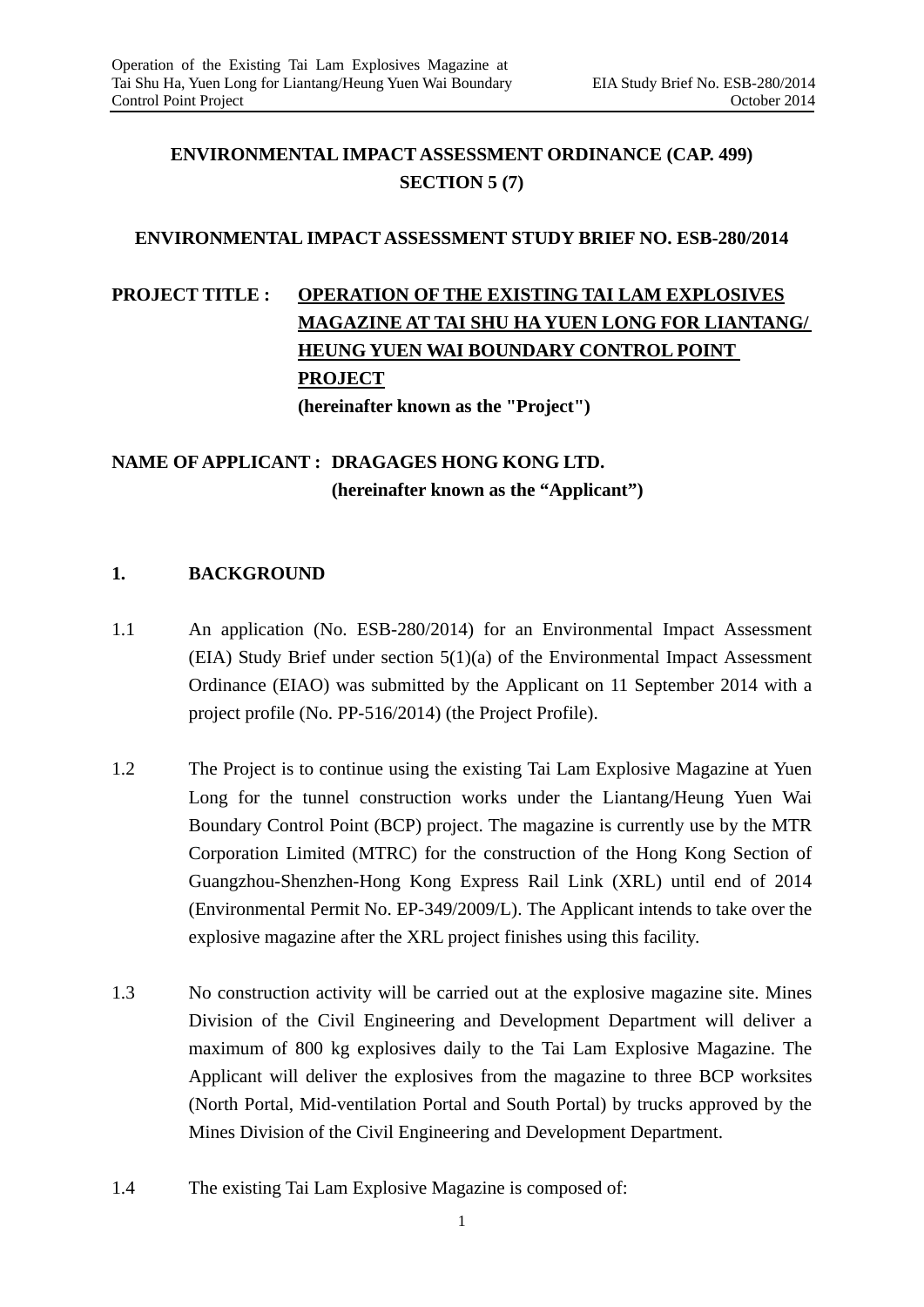- (i) Two stores;
- (ii) Secure fence;
- (iii) CCTV system;
- $(iv)$ Guard house; and
- $(v)$ (v) Street fire hydrant water tank  $(245m^3)$  and 2 pumps.

Location of the Project and the proposed delivery routes as given in the Project Profile is reproduced in Appendix A of this study brief.

- $1.5$ The Project is a designated project by virtue of Item K.10 "*An explosives depot or explosives manufacturing plant in a stand-alone, purpose built building"* in Part I of Schedule 2 of the EIAO
- 1.6 Pursuant to section  $5(7)(a)$  of the EIAO, the Director of Environmental Protection (the Director) issues this EIA study brief to the Applicant to carry out an EIA study.
- 1.7 The purpose of this EIA study is to provide information on the nature and extent of environmental impacts arising from the operation of the Project and related activities that take place concurrently. This information will contribute to decisions by the Director on :
	- $(i)$ the acceptability of any adverse environmental consequences that are likely to arise as a result of the Project;
	- $(ii)$ the conditions and requirements for the operation of the Project to mitigate against adverse environmental consequences; and
	- $(iii)$ the acceptability of residual impacts after the proposed mitigation measures is implemented.

#### $2.$ **2.OBJECTIVES OF THE EIA STUDY**

- $2.1$ The objectives of the EIA study are as follows :
	- $(i)$ to describe the Project and associated works together with the requirements and environmental benefits for carrying out the Project;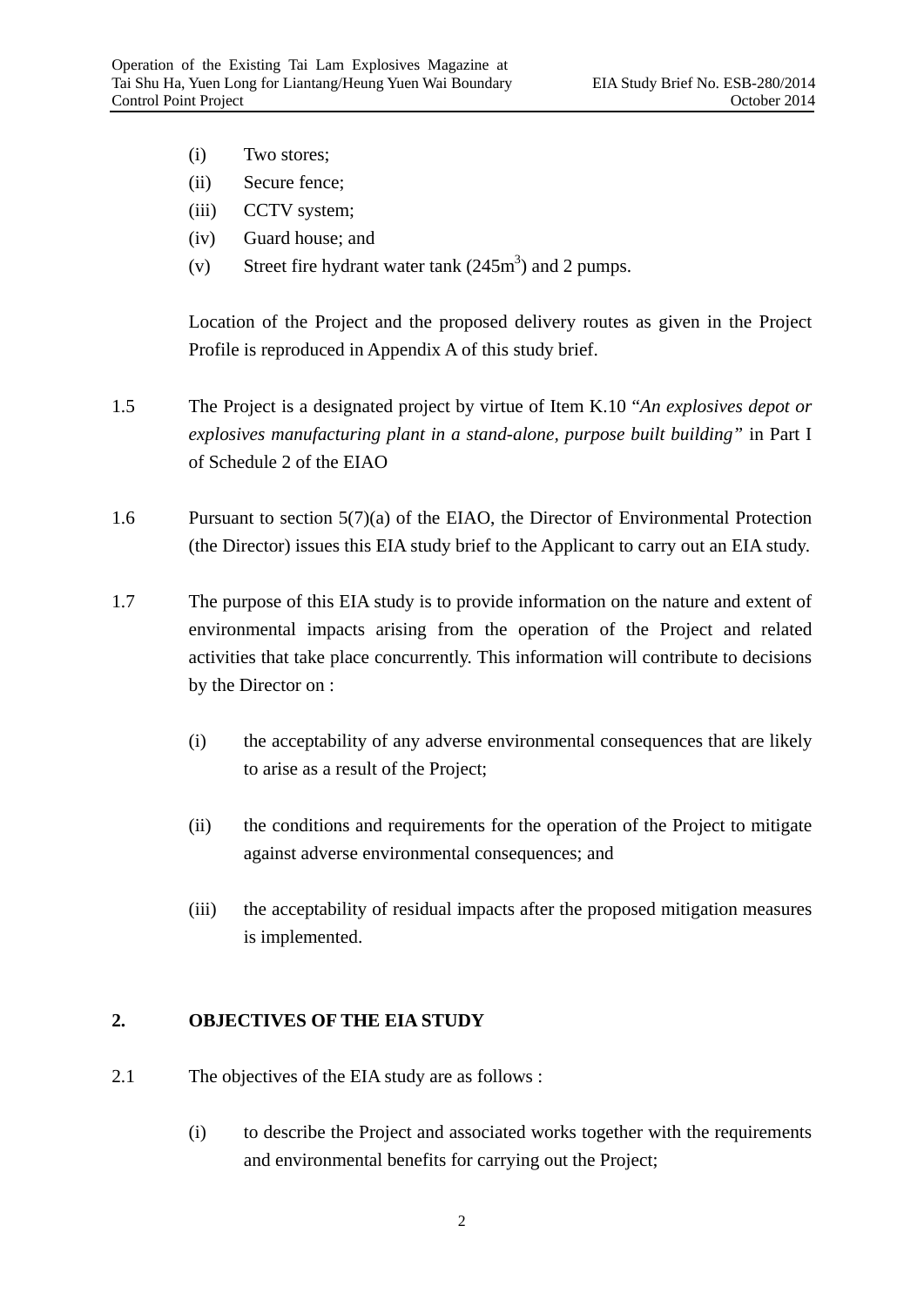- <span id="page-2-0"></span> $(ii)$ to identify and describe elements of community and environment likely to be affected by the Project and/or likely to cause adverse impacts to the Project, including natural and man-made environment and the associated environmental constraints;
- $(iii)$ to identify and quantify emission sources (including air quality, noise, water quality, waste, etc. as appropriate) and determine the significance of impacts on sensitive receivers and potential affected uses;
- $(iv)$ to propose the provision of mitigation measures to minimize pollution, environmental disturbance and nuisance during operation of Project;
- $(v)$ to investigate the feasibility, practicability, effectiveness and implications of the proposed mitigation measures;
- $(vi)$ to identify, predict and evaluate the residual environmental impacts (i.e. after practicable mitigation) and the cumulative effects expected to arise during the operation phases of the Project in relation to the sensitive receivers and potential affected uses;
- $(vii)$ to identify, assess and specify methods, measures and standards, to be included in the operation of the Project which are necessary to mitigate these residual environmental impacts and cumulative effects and reduce them to acceptable levels;
- $(viii)$ to investigate the extent of the secondary environmental impacts that may arise from the proposed mitigation measures and to identify constraints associated with the mitigation measures recommended in the EIA study, as well as the provision of any necessary modification;
- $(ix)$ to design and specify environmental monitoring and audit requirements for the effective implementation of the recommended environmental protection and pollution control measures; and
- $(x)$ to identify any additional studies necessary to implement the mitigation measures or monitoring and proposals recommended in the EIA report.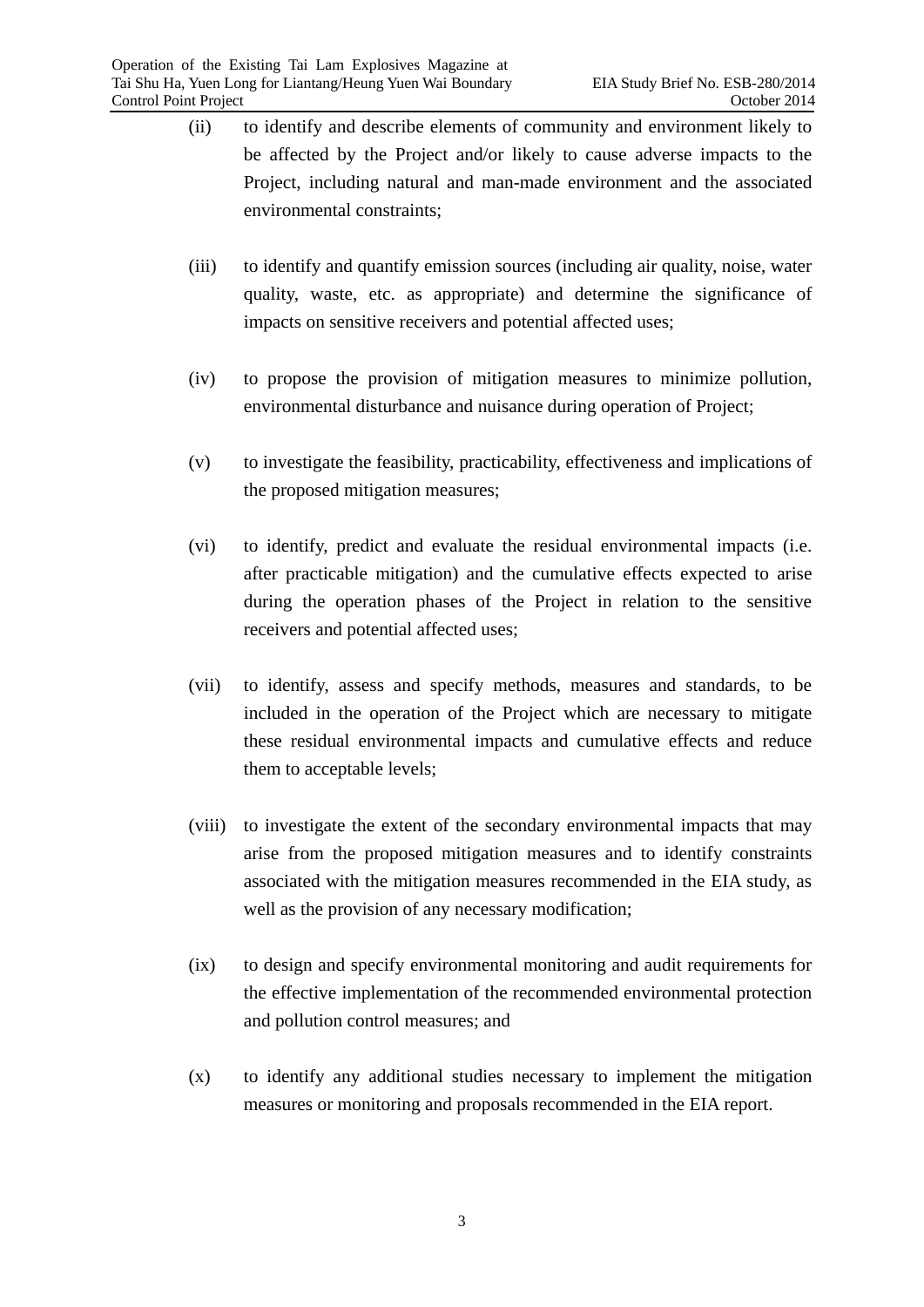#### $3.$ **3.DETAILED REQUIREMENTS OF THE EIA STUDY**

# **3.1 The Purpose**

3.1.1 The purpose of this study brief is to scope the key issues of the EIA study and to specify the environmental issues that are required to be reviewed and assessed in the EIA report. The Applicant has to demonstrate in the EIA report that the criteria in the relevant sections of the Technical Memorandum on the Environmental Impact Assessment Process of the Environmental Impact Assessment Ordinance (hereinafter referred to as "the TM") are complied with.

## **3.2 The Scope**

- 3.2.1 The scope of this EIA study shall cover the Project and associated works proposed in the Project Profile and mentioned in Section 1.2 and 1.3 above. The EIA study shall address the likely key issues described below, together with any other key issues identified during the course of the EIA study:
	- $(i)$ review and, if necessary, update the relevant sections of the approved Hong Kong Section of Guangzhou-Shenzhen-Hong Kong Express Rail Link (XRL) EIA report (No. AEIAR-143/2009) for the environmental impacts arising from operation of the Tai Lam Explosive Magazine;
	- $(ii)$ potential hazard to life including explosive storage and transport during operation of the Project; and
	- $(iii)$ potential cumulative impacts of the Project, through interaction or in combination with other existing, committed and planned projects in the vicinity of the Project.

# **3.3 Description of the Project**

3.3.1 The Applicant shall provide information on the background and history of the Project, including consideration given to different options as described in Sections 3.3.2 and 3.3.3 below. The Applicant shall describe and compare the environmental benefits and disbenefits of the scenarios with or without the Project.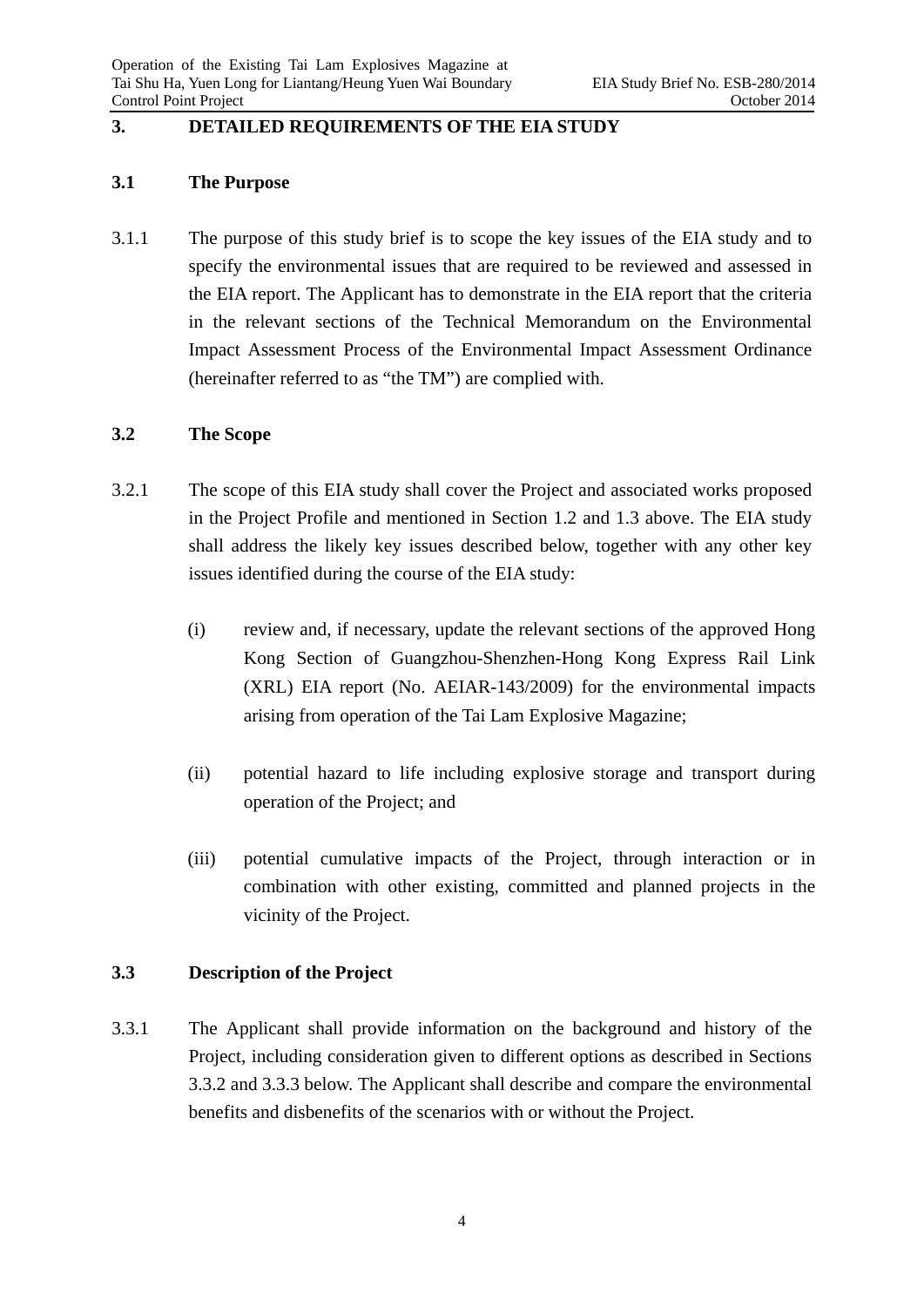### 3.3.2 Consideration of Alternative Explosive Transport Routes

The Applicant shall present in the EIA report the consideration of alternatives of the Project, including alternative transport routes, with a view to avoiding adverse environmental impacts during operation of the Project.

### 3.3.3 Selection of Preferred Scenario

The Applicant shall, taking into consideration of the findings in Sections 3.3.2 above, describe the reasons for selecting the proposed routings and the part that environmental factors played in the selection.

# **3.4 Technical Requirements**

3.4.1 The Applicant shall conduct the EIA study to address the environmental aspects described in Sections 3.1, 3.2 and 3.3 above. The assessment shall be based on the best and latest information available during the course of the EIA study. The Applicant shall assess the cumulative environmental impacts from the Project and interacting projects as identified in the EIA study. The EIA study shall include the following technical requirements on specific impacts.

#### $3.4.2$ Review and Update of the previously approved EIA

 $3.4.2.1$ 3.4.2.1To review the approved Hong Kong Section of Guangzhou-Shenzhen-Hong Kong Express Rail Link (XRL) EIA report (No. AEIAR-143/2009) XRL) for relevant environmental impacts apart from hazard to life on sensitive receivers arising from operation of the Tai Lam Explosive Magazine. Should the review concluded that there are changes in circumstances that warrant a revised environmental impact assessment for any media, the revised assessment(s) shall follow the relevant criteria and guidelines as stated in the respective Annexes of the TM. The Applicant shall submit the detailed technical requirements for the Director's approval prior to commencement of the revised assessment(s).

### 3.4.3 Impact of Hazard to Life

- 3.4.3.1 The Applicant shall follow the criteria for evaluating hazard to life as stated in Annex 4 of the TM.
- 3.4.3.2 The hazard assessment for the operation of the Project shall follow the detailed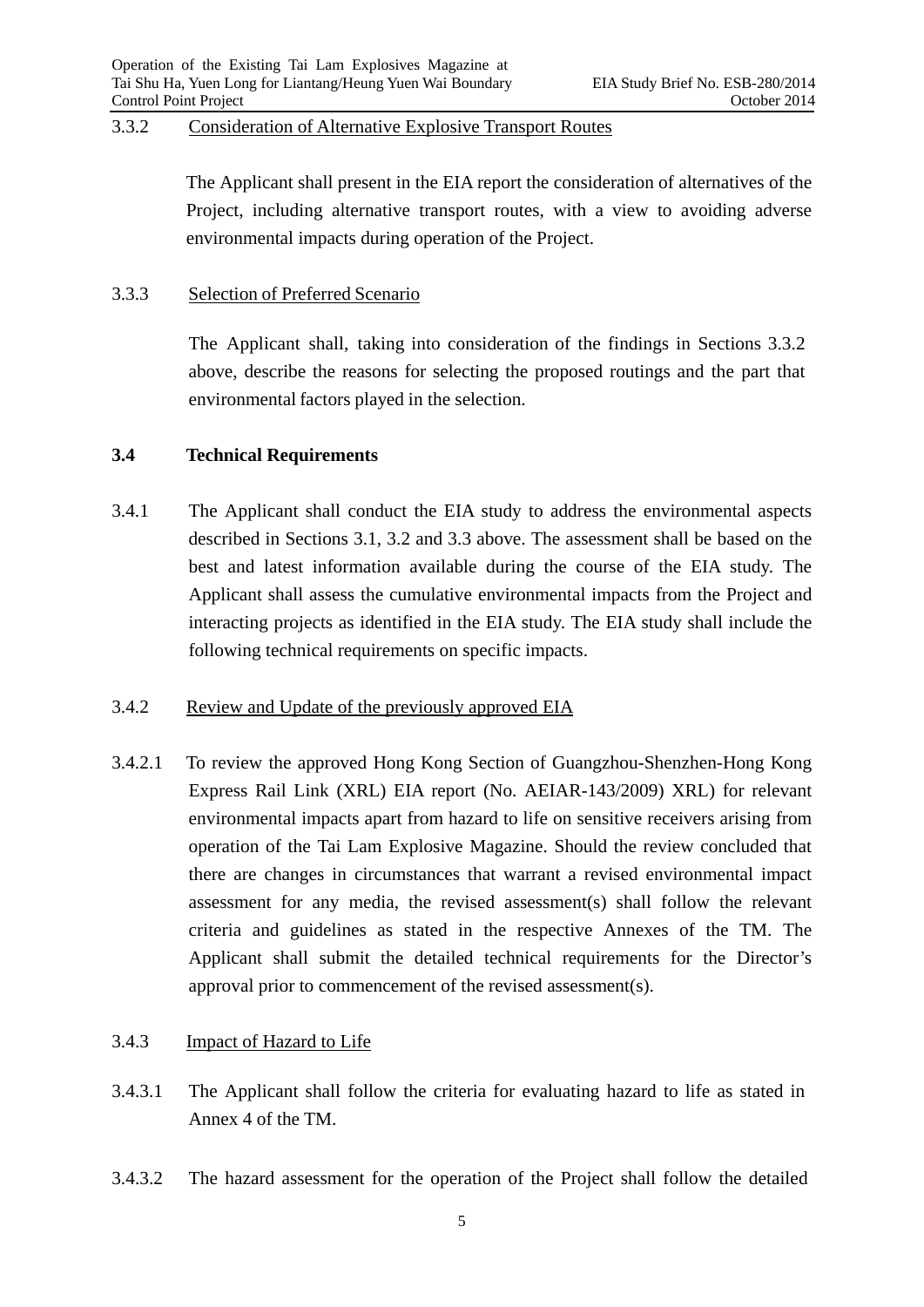technical requirements given in Appendix B of this EIA Study Brief.

### 3.4.4 Presentation of Summary Information of Environmental Outcomes

### 3.4.4.1 Summary of Environmental Outcomes

The EIA report shall contain a summary of key environmental outcomes arising from the EIA study, including environmental benefits of the Project and the environmental protection measures recommended, population and environmentally sensitive areas protected, recommended environmentally friendly designs, key environmental problems avoided and any compensation areas included.

## 3.4.4.2 Summary of Environmental Impacts

To facilitate effective retrieval of pertinent key information, the EIA report shall contain a summary table of environmental impacts showing the assessment points, results of impact predictions, relevant standards or criteria, extents of exceedances predicted, impact avoidance measures considered, mitigation measures proposed and residual impacts (after mitigation).This summary shall cover each individual impact and shall form an essential part of the executive summary of the EIA report.

#### $3.4.5$ Environmental Monitoring and Audit (EM&A) Requirements

- 3.4.5.1 The Applicant shall identify and justify in the EIA study whether there is any need for EM&A activities during the operation phase of the Project and, if affirmative, define the scope of EM&A requirements for the Project in the EIA study.
- 3.4.5.2 Subject to the confirmation of the EIA study findings, the Applicant shall follow the guidelines for an EM&A programme as stated in Annex 21 of the TM.
- $3.4.5.3$ The Applicant shall prepare a Project Implementation Schedule in the form of a checklist as shown in Appendix C of this EIA study brief. It shall contain the EIA study recommendations and mitigation measures with reference to the implementation programme.

# **4 DURATION OF VALIDITY**

4.1 The Applicant shall notify the Director of the commencement of the EIA study. If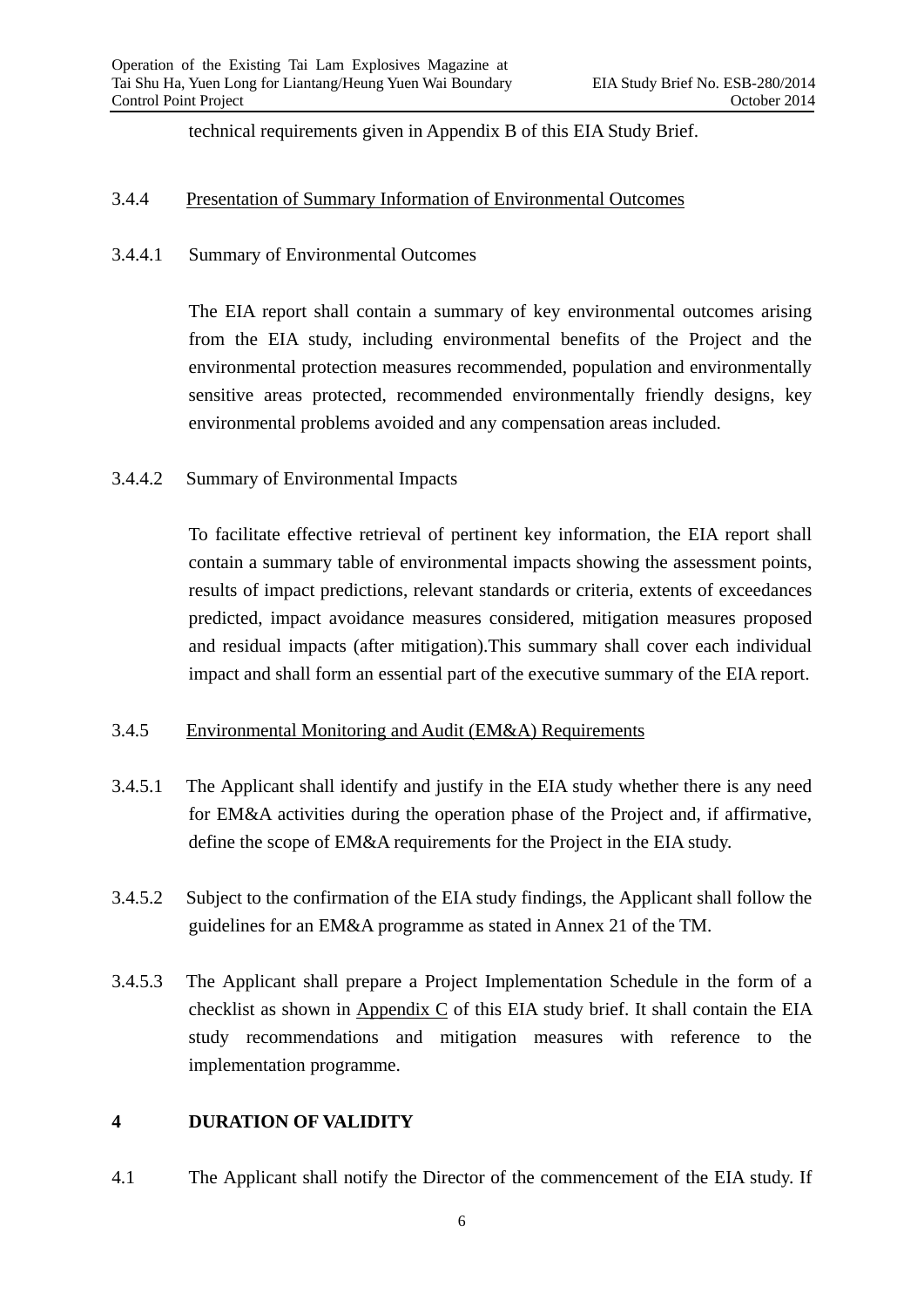the EIA study does not commence within 36 months after the date of issue of this EIA study brief, the Applicant shall apply to the Director for a fresh EIA study brief before commencement of the EIA study.

## **5 REPORT REQUIREMENTS**

- $5.1$ In preparing the EIA report, the Applicant shall refer to Annex 11 of the TM for the contents of an EIA report. The Applicant shall also refer to Annex 20 of the TM, which stipulates the guidelines for the review of an EIA report. The Applicant shall accompany with the submission of the EIA report a summary, pointing out where in the EIA report the respective requirements of this EIA Study have been addressed and fulfilled.
- $5.2$ The Applicant shall supply the Director with hard and electronic copies of the EIA report and the executive summary in accordance with the requirements given in Appendix D. The Applicant shall, upon request, make additional copies of EIA report/documents available to the public, subject to payment by the interested parties of full costs of printing.

#### 6 **6OTHER PROCEDURAL REQUIREMENTS**

- 6.1 If there is any change in the name of Applicant for this EIA study brief during the course of the EIA study, the Applicant must notify the Director immediately.
- 6.2 If there is any key change in the scope of the Project mentioned in Section 1.2 of this EIA study brief and in Project Profile (No. PP-516/2014), the Applicant must seek confirmation from the Director in writing on whether or not the scope of issues covered by this EIA study brief can still cover the key changes, and the additional issues, if any, that the EIA study must also address. If the changes to the Project fundamentally alter the key scope of the EIA study brief, the Applicant shall apply to the Director for a fresh EIA study brief.

#### 7. **7.LIST OF APPENDICES**

7.1 This EIA study brief includes the following appendices Appendix A – Project Location Plan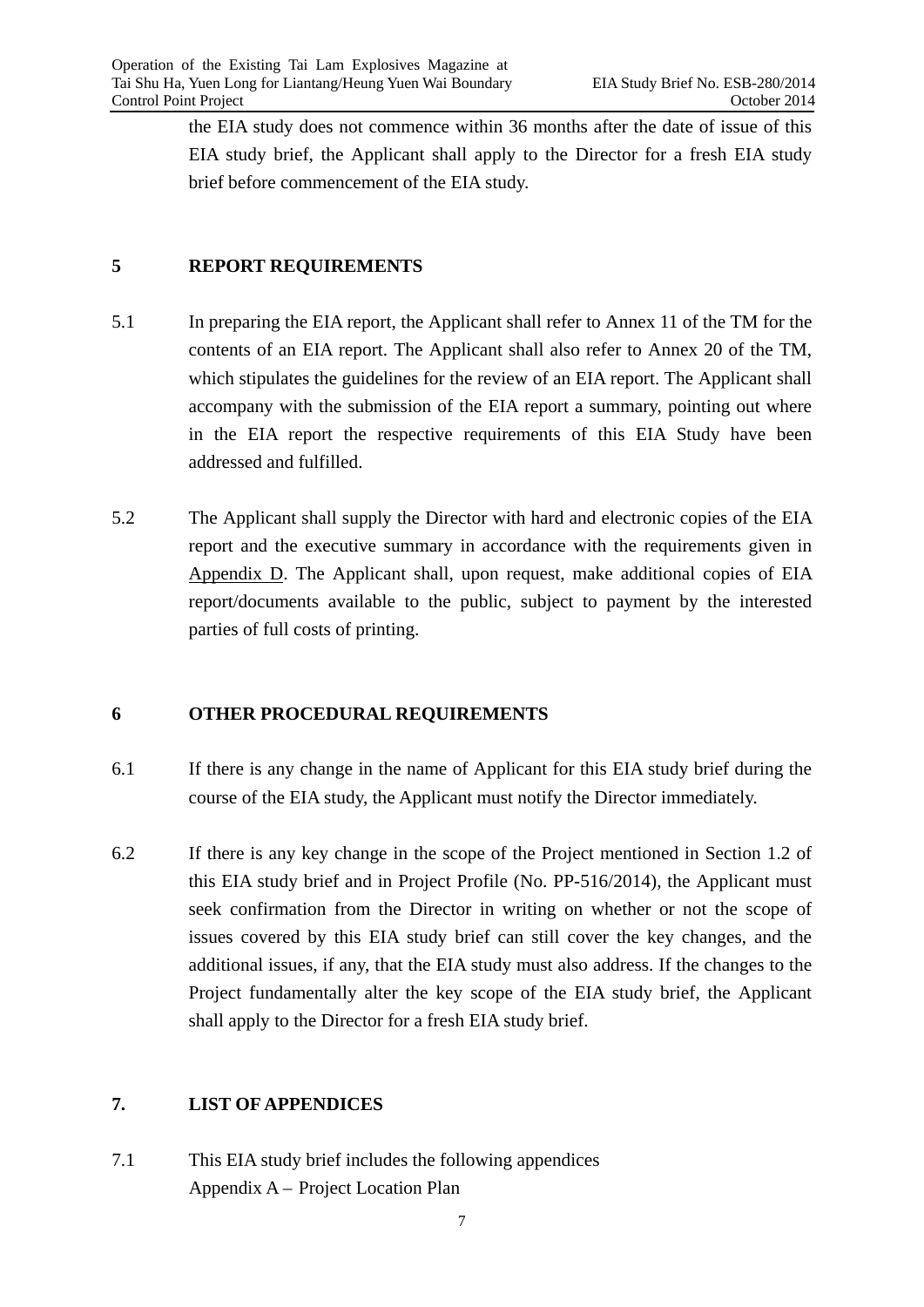Appendix B – Requirements for Hazard to Life Assessment Appendix C – Implementation Schedule Appendix D – Requirements for EIA Report Documents

--- END OF EIA STUDY BRIEF ---

October 2014

Environmental Assessment Division

Environmental Protection Department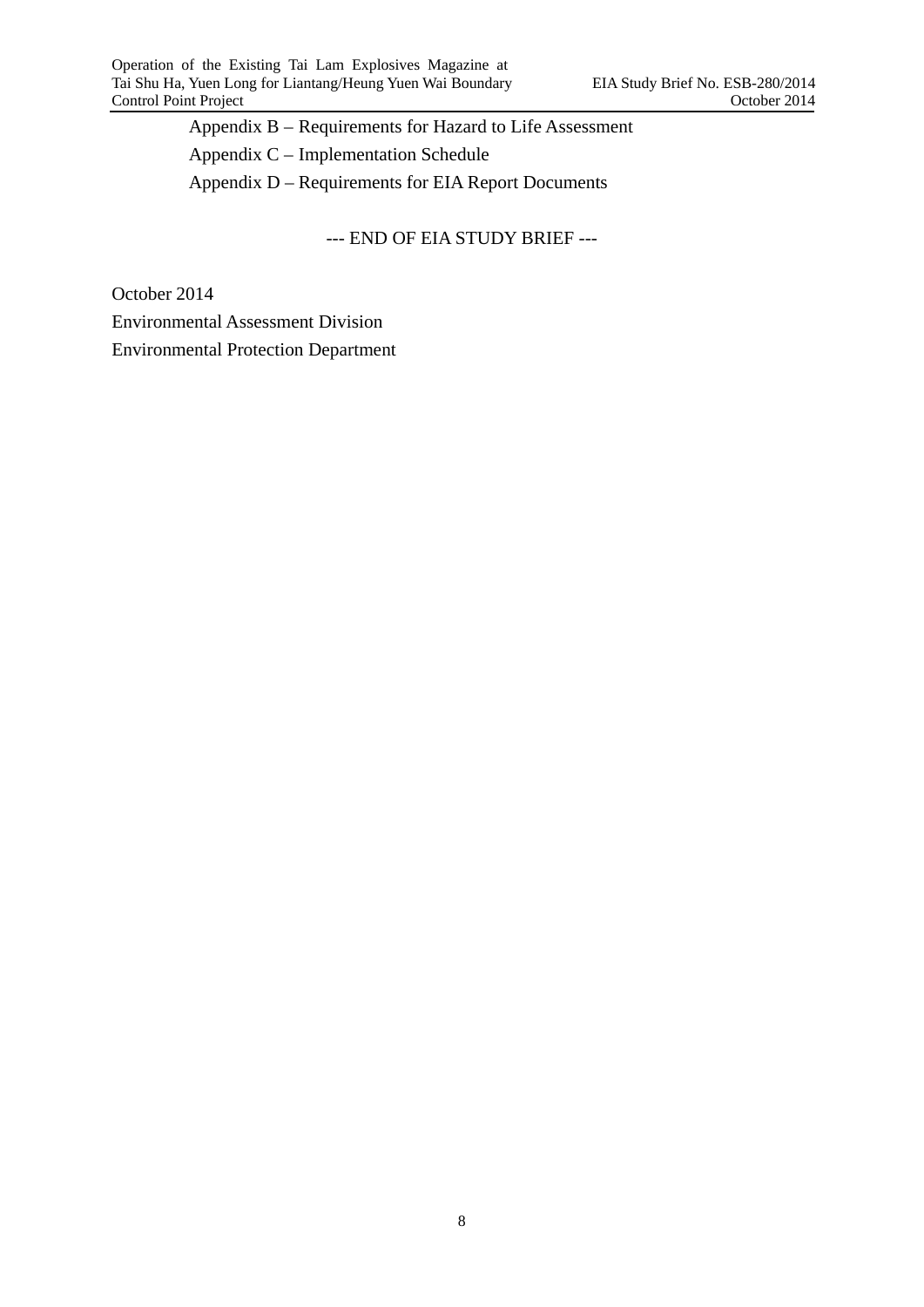

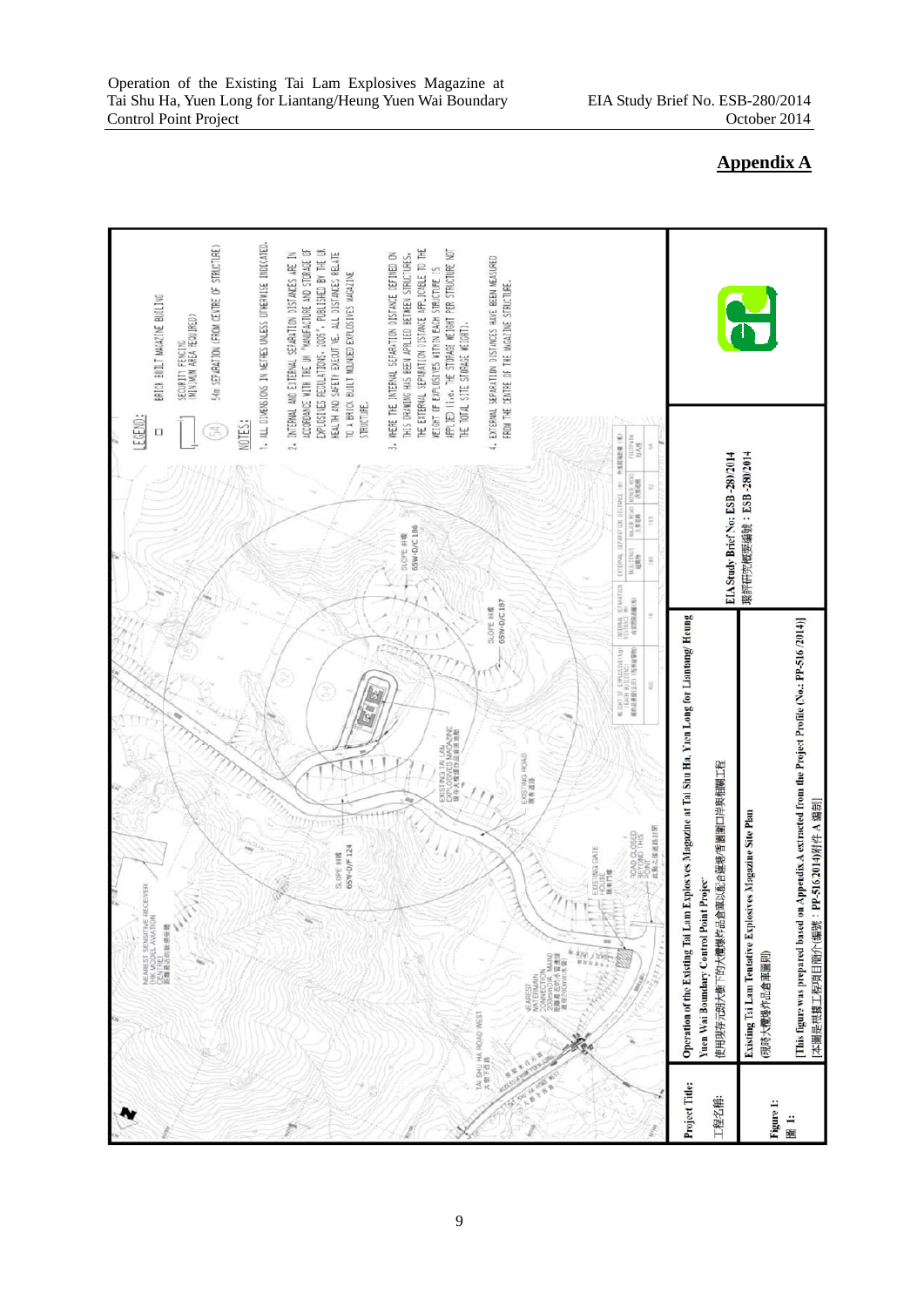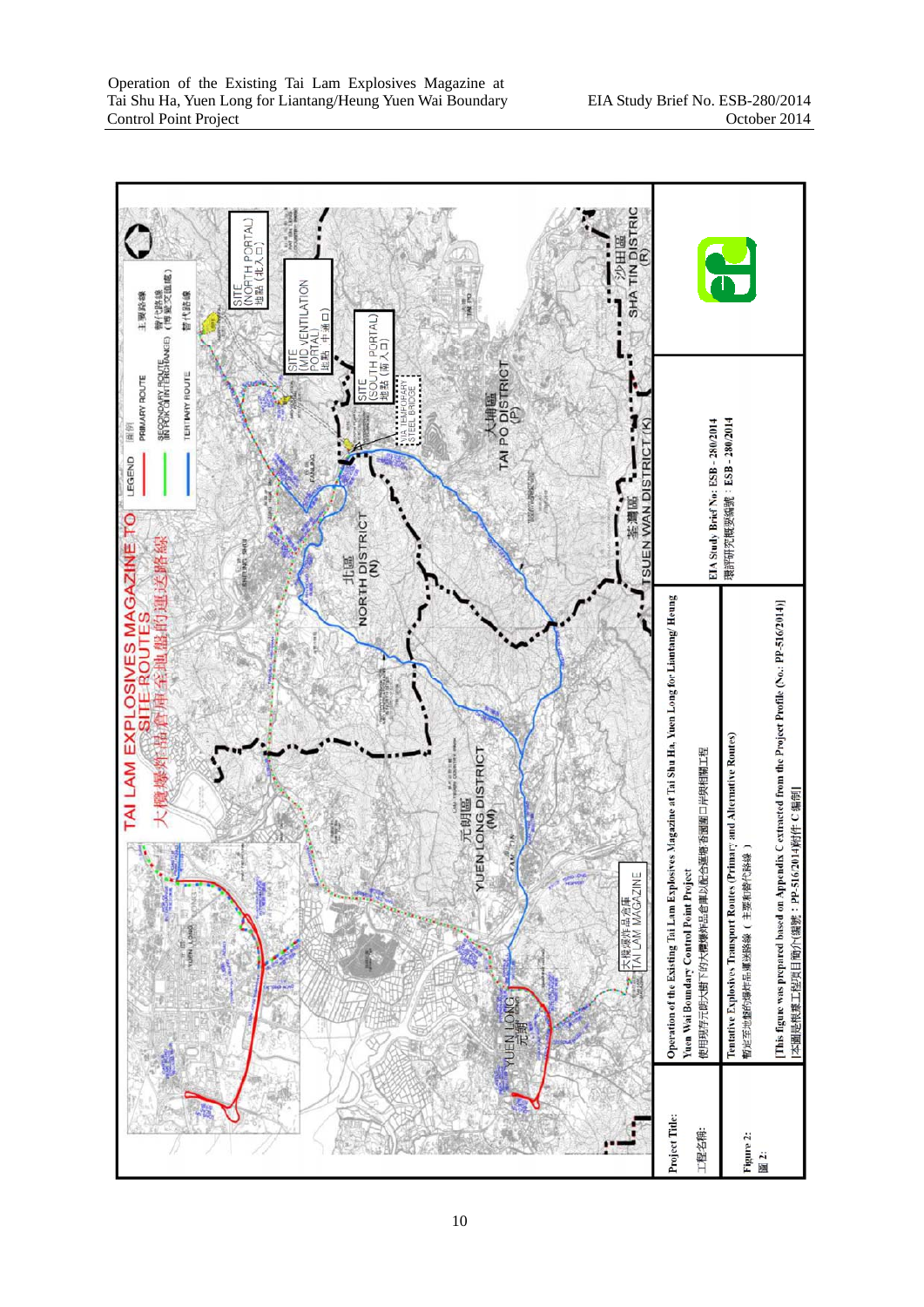# **Appendix B**

# **Requirements for Hazard to Life Assessment**

 1.The Applicant shall carry out hazard assessment as follows:

 explosives and then determine a set of relevant scenarios to be included in a (i) Identify hazardous scenarios associated with the storage and transport of Quantitative Risk Assessment (QRA);

(ii) Execute a QRA of the set of hazardous scenarios determined in (i), expressing population risks in both individual and societal terms;

 (iii) Compare individual and societal risks with the criteria for evaluating hazard to life stipulated in Annex 4 of the TM; and

- $(iv)$ Identify and assess practicable and cost-effective risk mitigation measures.
- 2.The methodology to be used in the hazard assessment should be consistent with previous studies having similar issues (e.g. Hong Kong Section of Guangzhou-Shenzhen-Hong Kong Express Rail Link (XRL) EIA report (Register No. AEIAR-143/2009)).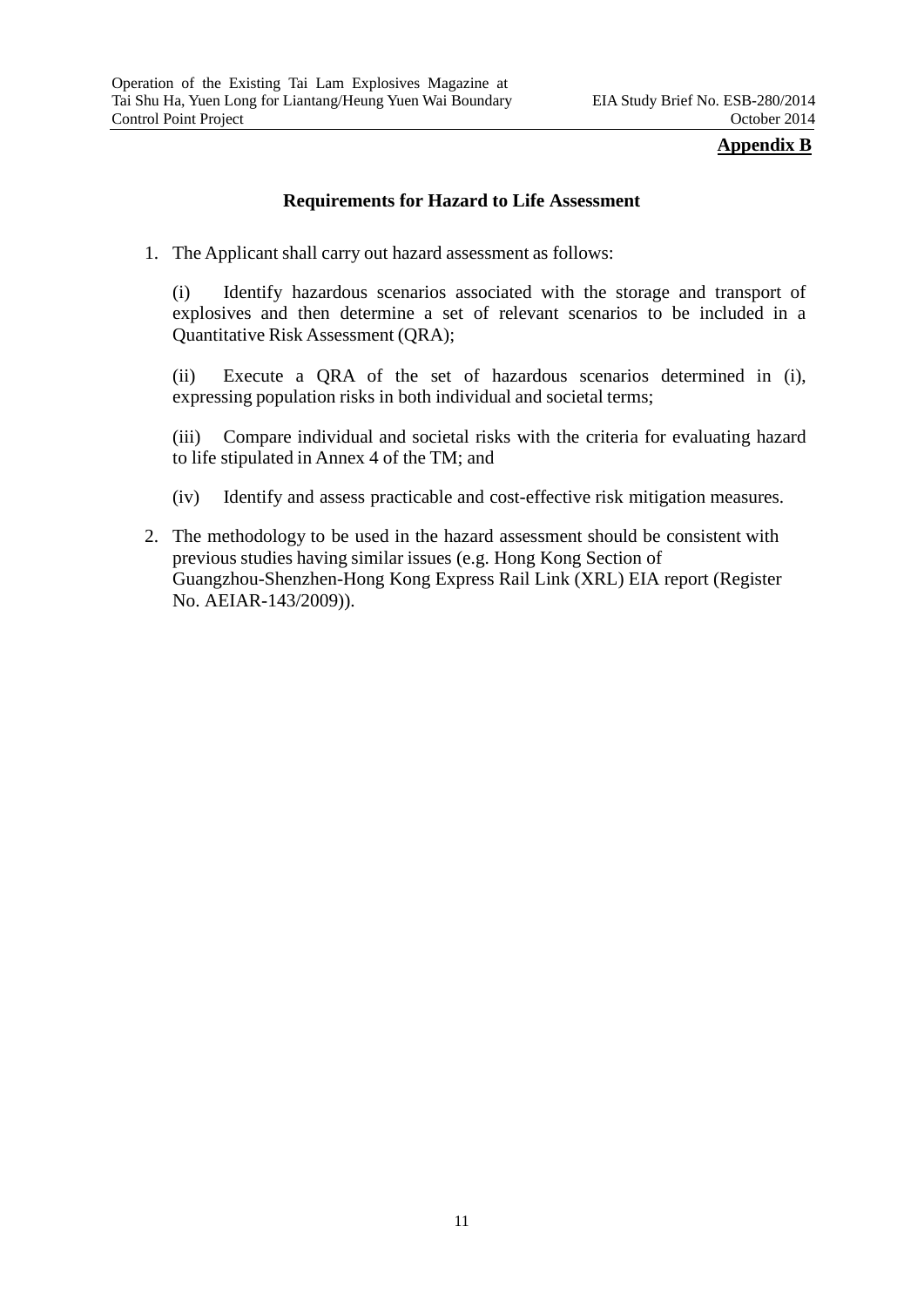# **Appendix C**

| Ref. | EIA EM&A<br>Ref. | Recommended Recommend<br>Mitigation<br>Measures* | Objectives<br>of the<br>ed Measure<br>& Main<br>Concerns to<br>address | Implementation   Duration<br>Agent | Location/<br>of the<br>measure | Implementat<br>ion stages*<br>(Des, C O) | Relevant<br>Legislation &<br>Guidelines |
|------|------------------|--------------------------------------------------|------------------------------------------------------------------------|------------------------------------|--------------------------------|------------------------------------------|-----------------------------------------|
|      |                  |                                                  |                                                                        |                                    |                                |                                          |                                         |
|      |                  |                                                  |                                                                        |                                    |                                |                                          |                                         |
|      |                  |                                                  |                                                                        |                                    |                                |                                          |                                         |
|      |                  |                                                  |                                                                        |                                    |                                |                                          |                                         |
|      |                  |                                                  |                                                                        |                                    |                                |                                          |                                         |
|      |                  |                                                  |                                                                        |                                    |                                |                                          |                                         |
|      |                  |                                                  |                                                                        |                                    |                                |                                          |                                         |
|      |                  |                                                  |                                                                        |                                    |                                |                                          |                                         |
|      |                  |                                                  |                                                                        |                                    |                                |                                          |                                         |
|      |                  |                                                  |                                                                        |                                    |                                |                                          |                                         |
|      |                  |                                                  |                                                                        |                                    |                                |                                          |                                         |

# **Implementation Schedule of Recommended Mitigation Measures**

\* All recommendations and requirements resulted during the course of EIA Process, including ACE and/or accepted public comment to the proposed project

\*\* Des = Design,  $C =$  Construction,  $O +$  Operation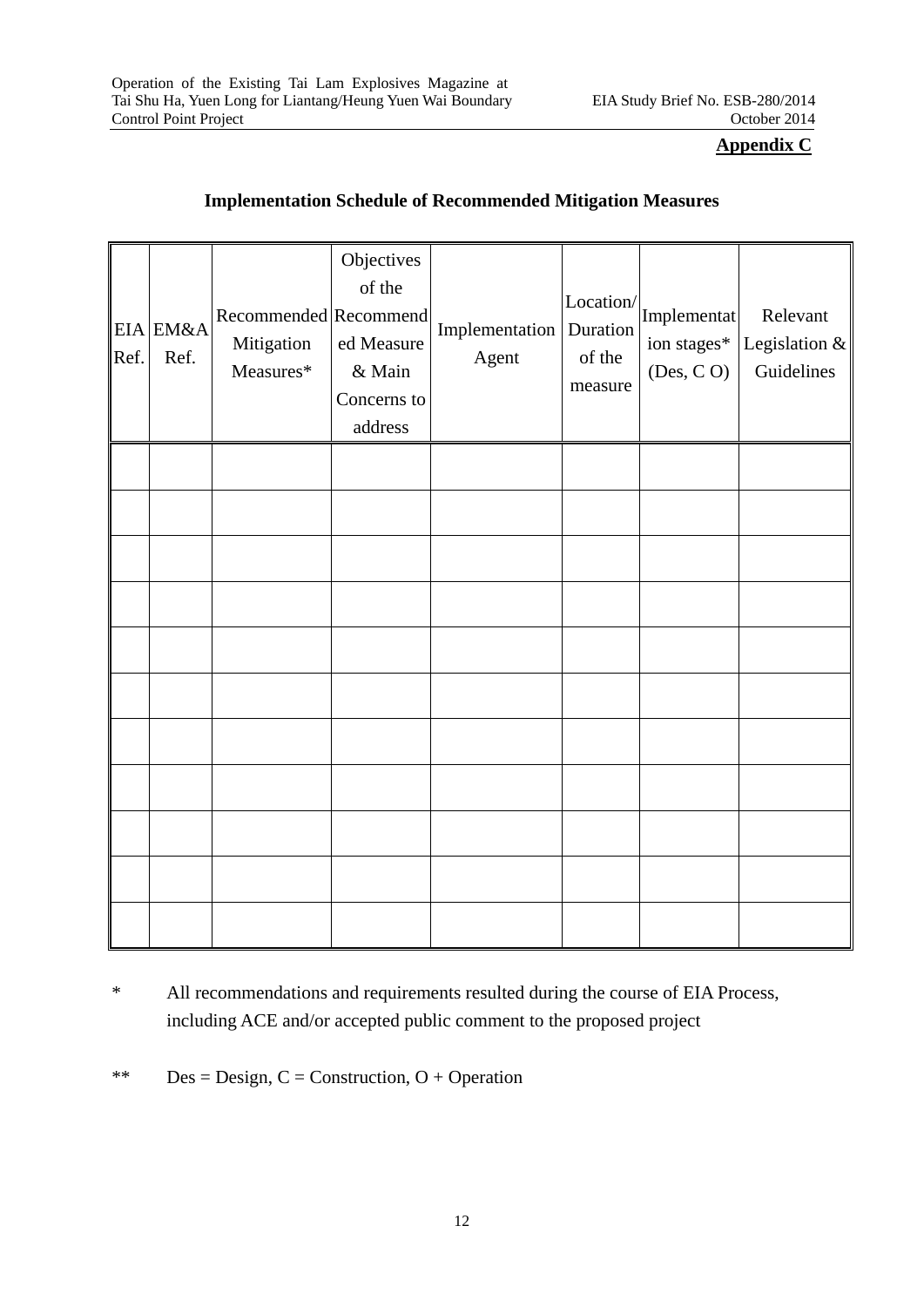### **Appendix D**

# **Requirements for EIA Report Documents**

- 1. The Applicant shall supply the Director with the following number of copies of the EIA report and the executive summary:
	- (i) 30 copies of the EIA report and 30 copies of the bilingual (in both English and Chinese) executive summary as required under section 6(2) of the EIAO to be supplied at the time of application for approval of the EIA report.
	- (ii) When necessary, addendum to the EIA report and the executive summary submitted in item (i) above as required under section  $7(1)$  of the EIAO, to be supplied upon advice by the Director for public inspection.
	- (iii) 20 copies of the EIA report and 50 copies of the bilingual (in both English and Chinese) executive summary with or without Addendum as required under section 7(5) of the EIAO, to be supplied upon advice by the Director for consultation with the Advisory Council on the Environment.
- 2. To facilitate public inspection of EIA report via EIAO Internet Website, the Applicant shall provide electronic copies of both the EIA report and the executive summary prepared in HyperText Markup Language (HTML) (version 4.0 or later) and/or in Portable Document Format (PDF version 1.3 or later). A content page capable of providing hyperlink to each section and sub-section of the EIA report and the executive summary shall be included in the beginning of the document. Hyperlinks to figures, drawings and tables in the EIA report and the executive summary shall be provided in the main text from where respective references are made. Graphics in the report shall be in interlaced GIF format or in suitable formats accepted by the Director.
- 3. The electronic copies of the EIA report and the executive summary shall be submitted to the Director at the time of application for approval of the EIA report.
- 4. When the EIA report and the executive summary are made available for public inspection under section 7(1) of the EIAO, the content of the electronic copies of the EIA report and the executive summary must be the same as the hard copies and the Director shall be provided with the most updated electronic copies.